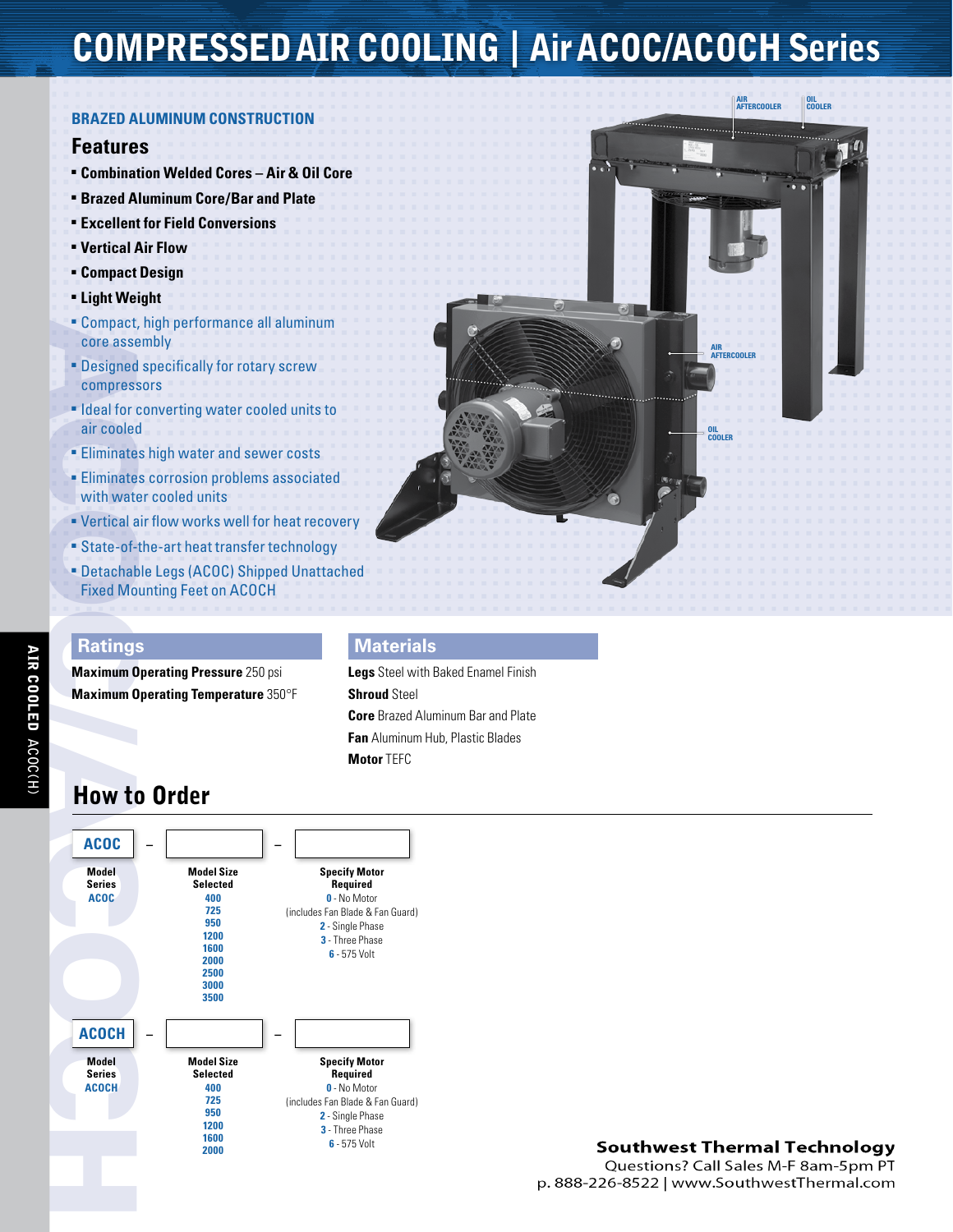# **Dimensions**

## **Southwest Thermal Technology**

Questions? Call Sales M-F 8am-5pm PT p. 888-226-8522 | www.SouthwestThermal.com

### ACOC – Vertical Air Flow





| Н<br>AIR IN                                                                                                                                                                                                                                                                                                                                                                                                         |              |                  |                                                                                         |                    |                      |       | FLOW                    |                  |                 |                            |       |                  |      |  |
|---------------------------------------------------------------------------------------------------------------------------------------------------------------------------------------------------------------------------------------------------------------------------------------------------------------------------------------------------------------------------------------------------------------------|--------------|------------------|-----------------------------------------------------------------------------------------|--------------------|----------------------|-------|-------------------------|------------------|-----------------|----------------------------|-------|------------------|------|--|
| VENT/<br>DRAIN<br>PLUG<br>OR OUT                                                                                                                                                                                                                                                                                                                                                                                    |              | AIR IN<br>OR OUT |                                                                                         |                    |                      |       |                         |                  |                 |                            |       |                  |      |  |
|                                                                                                                                                                                                                                                                                                                                                                                                                     |              |                  |                                                                                         |                    | 5/8 DIA.<br>4 PLACES |       |                         |                  |                 |                            |       |                  |      |  |
|                                                                                                                                                                                                                                                                                                                                                                                                                     |              |                  |                                                                                         |                    |                      |       |                         |                  |                 |                            |       |                  |      |  |
| Model                                                                                                                                                                                                                                                                                                                                                                                                               | $\mathbf{A}$ | $\mathbf{B}$     | $\mathbf{C}$                                                                            | D<br><b>Approx</b> | $\mathbb{E}^+$       | F.    | $\mathbf{G}$            | H.<br><b>NPT</b> | J<br><b>NPT</b> | $\mathbf{K}$               | L.    | $\mathsf{M}$     | N    |  |
| ACOC-400                                                                                                                                                                                                                                                                                                                                                                                                            | 34.20        | 17.96            | 22.68                                                                                   | 20.86              | 30.00                | 13.96 | 18.68                   | 1.50             | 1.00            | 8.35                       | 5.08  | 1.85             | 1.25 |  |
| ACOC-725                                                                                                                                                                                                                                                                                                                                                                                                            | 34.20        | 22.37            | 30.56                                                                                   | 20.86              | 30.00                | 18.37 | 26.56                   | 1.50             | 1.00            | 10.55                      | 6.34  | 1.85             | 1.25 |  |
| ACOC-950                                                                                                                                                                                                                                                                                                                                                                                                            | 36.01        | 26.78            | 37.24                                                                                   | 23.62              | 30.00                | 22.78 | 33.24                   | 2.00             | 1.25            | 12.67                      | 7.64  | 2.76             | 1.25 |  |
| ACOC-1200                                                                                                                                                                                                                                                                                                                                                                                                           | 36.01        | 26.78            | 41.19                                                                                   | 25.51              | 30.00                | 22.78 | 37.19                   | 2.00             | 1.25            | 12.83                      | 7.64  | 2.76             | 1.25 |  |
| ACOC-1600                                                                                                                                                                                                                                                                                                                                                                                                           | 36.01        | 34.89            | 41.19                                                                                   | 27.51              | 30.00                | 30.89 | 37.19                   | 2.50             | 1.50            | 16.81                      | 10.08 | 2.76             | 1.25 |  |
| ACOC-2000                                                                                                                                                                                                                                                                                                                                                                                                           | 36.01        | 37.88            | 51.04                                                                                   | 28.51              | 30.00                | 33.88 | 47.04                   | 2.50             | 1.50            | 18.47                      | 10.98 | 2.76             | 1.25 |  |
| ACOC-2500                                                                                                                                                                                                                                                                                                                                                                                                           | 36.01        | 43.70            | 49.07                                                                                   | 28.51              | 30.00                | 39.70 | 45.07                   | 3.00             | 2.00            | 21.11                      | 12.83 | 2.76             | 1.25 |  |
| ACOC-3000                                                                                                                                                                                                                                                                                                                                                                                                           | 36.01        | 52.52            | 51.04                                                                                   | 30.51              | 30.00                | 48.52 | 47.04                   | 3.00             | 2.00            | 33.30                      | 8.00  | 2.76             | 1.25 |  |
| ACOC-3500                                                                                                                                                                                                                                                                                                                                                                                                           | 36.01        | 56.30            | 51.04                                                                                   | 30.51              | 30.00                | 52.30 | 47.04                   | 4.00             | 2.50            | 27.40                      | 18.43 | 2.76             | 1.25 |  |
| Note: We reserve the right to make reasonable design changes without notice. All Dimensions are in inches.<br><b>ACOCH - Horizontal Air Flow</b><br>$-1.77$<br>-<br>षा<br>⊤ण<br>D<br>Air <sup>1</sup><br>D<br>Air<br>Outlet<br>AIR<br>FLOW<br>Inlet<br>O.<br>Ε<br>$0\overline{1}$<br>Α<br>Inlet<br>$\frac{E}{0}$ il<br>$\overline{\circ}$<br>하<br>$\circ$<br>$\circledcirc$<br>$\circ$<br>$\bullet$<br>Outlet<br>ρI |              |                  |                                                                                         |                    |                      |       |                         |                  |                 |                            |       |                  |      |  |
| <b>Model</b>                                                                                                                                                                                                                                                                                                                                                                                                        |              | $\mathbf{A}$     |                                                                                         | B                  |                      |       | $\mathbf{C}$            |                  |                 | $\mathbf{D}$<br><b>NPT</b> |       | E.<br><b>NPT</b> |      |  |
| ACOCH-400                                                                                                                                                                                                                                                                                                                                                                                                           |              | 19.88            |                                                                                         | 22.45              |                      |       | <b>Approx.</b><br>20.86 |                  |                 | 1.50                       |       | 1.00             |      |  |
| ACOCH-725                                                                                                                                                                                                                                                                                                                                                                                                           |              | 24.37            |                                                                                         | 30.56              |                      |       | 20.86                   |                  | 1.50            |                            |       | 1.00             |      |  |
| ACOCH-950                                                                                                                                                                                                                                                                                                                                                                                                           |              | 28.82            |                                                                                         | 37.24              |                      |       | 23.62                   |                  | 2.00            |                            | 1.25  |                  |      |  |
| ACOCH-1200                                                                                                                                                                                                                                                                                                                                                                                                          |              | 28.82            |                                                                                         | 41.19              |                      |       | 25.51                   |                  |                 | 2.00                       |       | 1.25             |      |  |
| ACOCH-1600                                                                                                                                                                                                                                                                                                                                                                                                          |              | 36.89            |                                                                                         | 41.19              |                      |       | 27.51                   |                  | 2.50            |                            | 1.50  |                  |      |  |
| ACOCH-2000                                                                                                                                                                                                                                                                                                                                                                                                          |              | 39.53            |                                                                                         | 50.79              |                      |       | 28.51                   |                  | 2.50            |                            | 1.50  |                  |      |  |
| Note: We reserve the right to make reasonable design changes without notice. All Dimensions are in inches.                                                                                                                                                                                                                                                                                                          |              |                  |                                                                                         |                    |                      |       |                         |                  |                 |                            |       |                  |      |  |
|                                                                                                                                                                                                                                                                                                                                                                                                                     |              |                  | Sales@SouthwestThermal.com   p. 888-226-8522 f. 805-484-0049   www.SouthwestThermal.com |                    |                      |       |                         |                  |                 |                            |       |                  |      |  |



| Model      |       | n     | Approx. | <b>NPT</b> | <b>NPT</b> |
|------------|-------|-------|---------|------------|------------|
| ACOCH-400  | 19.88 | 22.45 | 20.86   | .50        | 1.00       |
| ACOCH-725  | 24.37 | 30.56 | 20.86   | 50،،       | 1.00       |
| ACOCH-950  | 28.82 | 37.24 | 23.62   | 2.00       | 1.25       |
| ACOCH-1200 | 28.82 | 41.19 | 25.51   | 2.00       | 1.25       |
| ACOCH-1600 | 36.89 | 41.19 | 27.51   | 2.50       | 1.50       |
| ACOCH-2000 | 39.53 | 50.79 | 28.51   | 2.50       | 1.50       |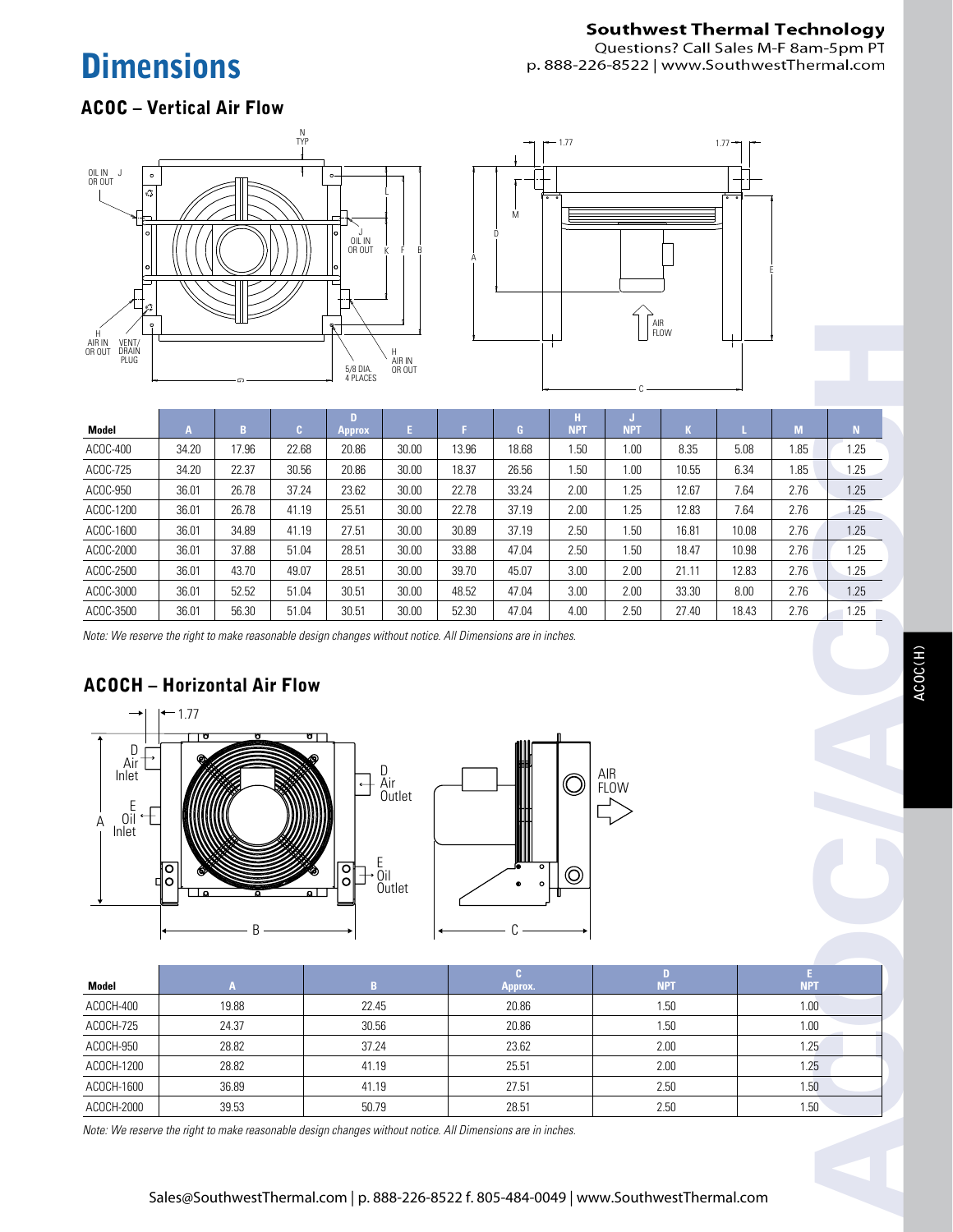# Selection Procedure

### **Southwest Thermal Technology**

Questions? Call Sales M-F 8am-5pm PT p. 888-226-8522 | www.SouthwestThermal.com



**Step 1 Determine the Air Compressor's motor horsepower**.

**Step 2** Enter the chart at the motor horsepower to select the correct model.

**Step 3 Check the aftercooler SCFM.** The SCFM of air discharged from the air compressor must be equal to or less than the value in the chart for the model selected. If it is not, choose a larger model. If the SCFM is unknown, multiply the air compressor's motor horsepower by 4.5 to determine the SCFM capacity required.

### Sizing

- 1. Oil flow is .45 GPM/HP.
- 2. Oil pressure drop 15 psi or less
- 1. Oil flow is .<br>
2. Oil pressur<br>
3. Oil heat tra<br>
(E.T.D. = Er<br>
(E.T.D. = Oi<br>
4. Air afterco<br>
5. E.T.D. Temp<br>
HPchart =<br> **Recomm**<br>
1. Support pip<br>
to validate<br>
2. Coolers sho<br>
Consult fac<br>
3. The fan car<br>
4. AHP cooler<br>
5 3. Oil heat transfer based on 100°F E.T.D. (E.T.D. = Entering Temperature Difference) (E.T.D. = Oil in Temperature - Ambient Air Temperature)
	- 4. Air aftercooler pressure drop 3 psi or less.
	- 5. E.T.D. Temperature Correction Factor:

 $HP<sub>chart</sub> = HP<sub>compressor</sub> x  $\frac{100}{Desired E.T.D.}$$ 

### Recommended Typical Installation

- 1. Support piping as needed. Flexible connectors must be properly installed to validate warranty.
- 2. Coolers should not operate in ambient temperatures below 35°F (1°C). Consult factory for recommendations.
- 3. The fan cannot be cycled.
- 4. AHP coolers operated outdoors must be protected from weather. Consult factory for recommendations.
- 5. If ductwork or additional static resistance is added to the cooler airstream, an auxiliary air mover may be required.

| Model         | <b>Compressor H.P.</b> | <b>Aftercooler Maximum SCFM</b><br>with 100 PSI Air & A 15°F<br><b>Approach Temperature</b> |
|---------------|------------------------|---------------------------------------------------------------------------------------------|
| $ACOC(H)-400$ | $15 - 35$              | 175                                                                                         |
| ACOC (H)-725  | $40 - 55$              | 275                                                                                         |
| ACOC (H)-950  | 60-85                  | 425                                                                                         |
| ACOC (H)-1200 | 90-120                 | 600                                                                                         |
| ACOC (H)-1600 | 125-155                | 775                                                                                         |
| ACOC (H)-2000 | 160-225                | 1125                                                                                        |
| ACOC-2500     | 230-275                | 1375                                                                                        |
| ACOC-3000     | 280-325                | 1625                                                                                        |
| ACOC-3500     | 330-360                | 1800                                                                                        |

### Maintenance

Periodic cleaning of the fins with compressed air is needed to remove the accumulation of dirt and dust. Check the automatic drain on the separator (not included) periodically.

If the inside of the tubes need to be cleaned of oil and carbon, use a chlorinated solvent. Do not use strong solvents. Do not use acids or caustic cleaners.